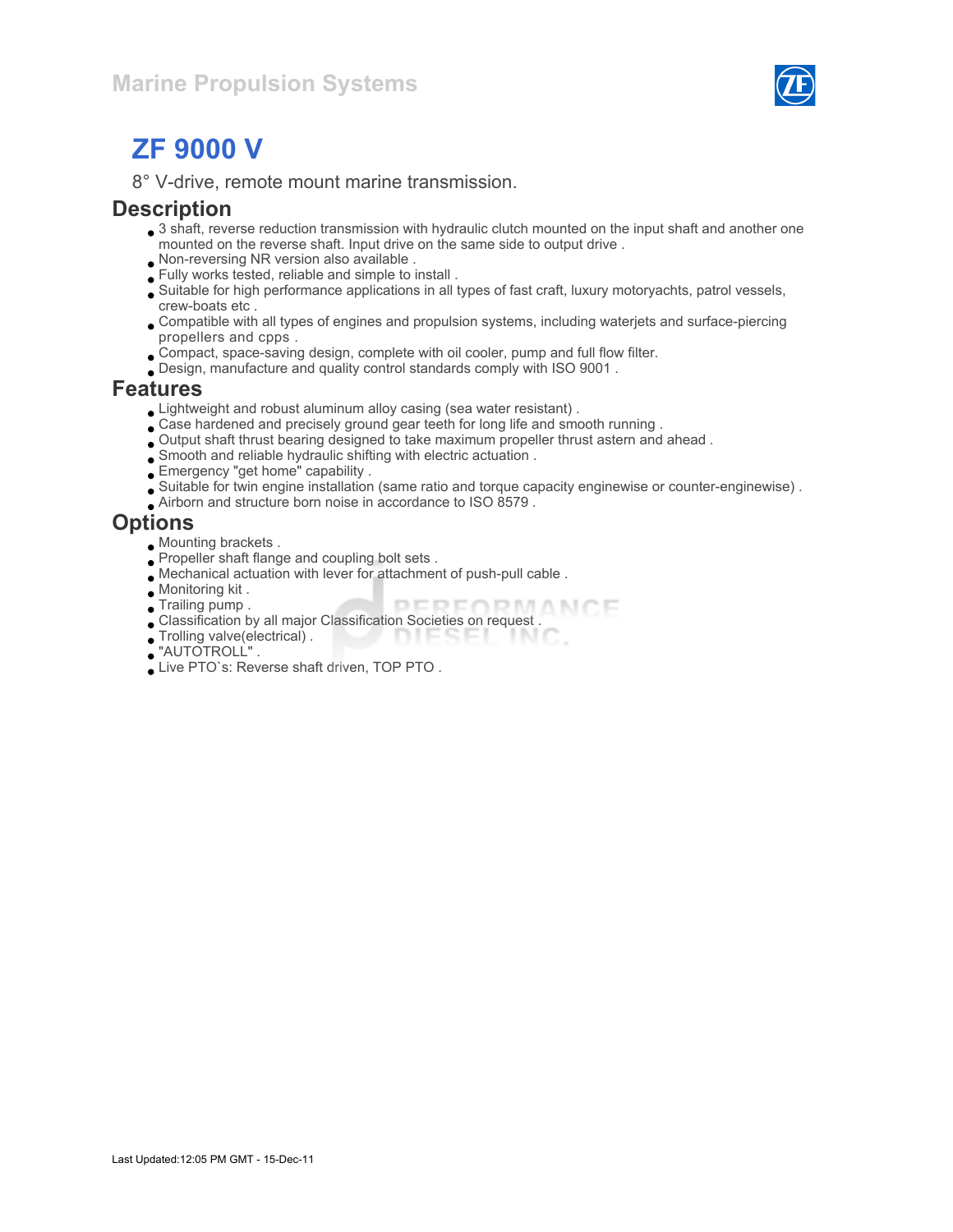

## Light Duty

| <b>RATIOS</b>                                                              | <b>MAX. TORQUE POWER/RPM</b> | <b>INPUT POWER CAPACITY</b> |                                                         |    |    |          |    | MAX.     |          |    |            |  |
|----------------------------------------------------------------------------|------------------------------|-----------------------------|---------------------------------------------------------|----|----|----------|----|----------|----------|----|------------|--|
|                                                                            | Nm                           | ftlb                        | <b>kW</b>                                               | hp | kW | hp       | kW | hp       | kW       | hp | <b>RPM</b> |  |
|                                                                            |                              |                             |                                                         |    |    | 1800 rpm |    | 2000 rpm | 2100 rpm |    |            |  |
| $\boxed{\blacksquare}$ 1.750*, 1.967, 2.259*, 2.462,<br>$ 2.750^* , 2.958$ | 14325                        |                             | 10566 1.5000 2.0115 2700 3621 3000 4023 3150 4224 2300  |    |    |          |    |          |          |    |            |  |
| $\blacksquare$ 3.208*                                                      | 13507                        | 9962                        | $ 1.4143 1.8967 2546 3414 2829 3793 2970 3983 2300$     |    |    |          |    |          |          |    |            |  |
| $\Box$ 3.462*<br>$\cdots$                                                  | 12915                        | 9526                        | 1.3524 1.8135 2434  3264  2705  3627  2840  3808   2300 |    |    |          |    |          |          |    |            |  |

\* Special Order Ratio.

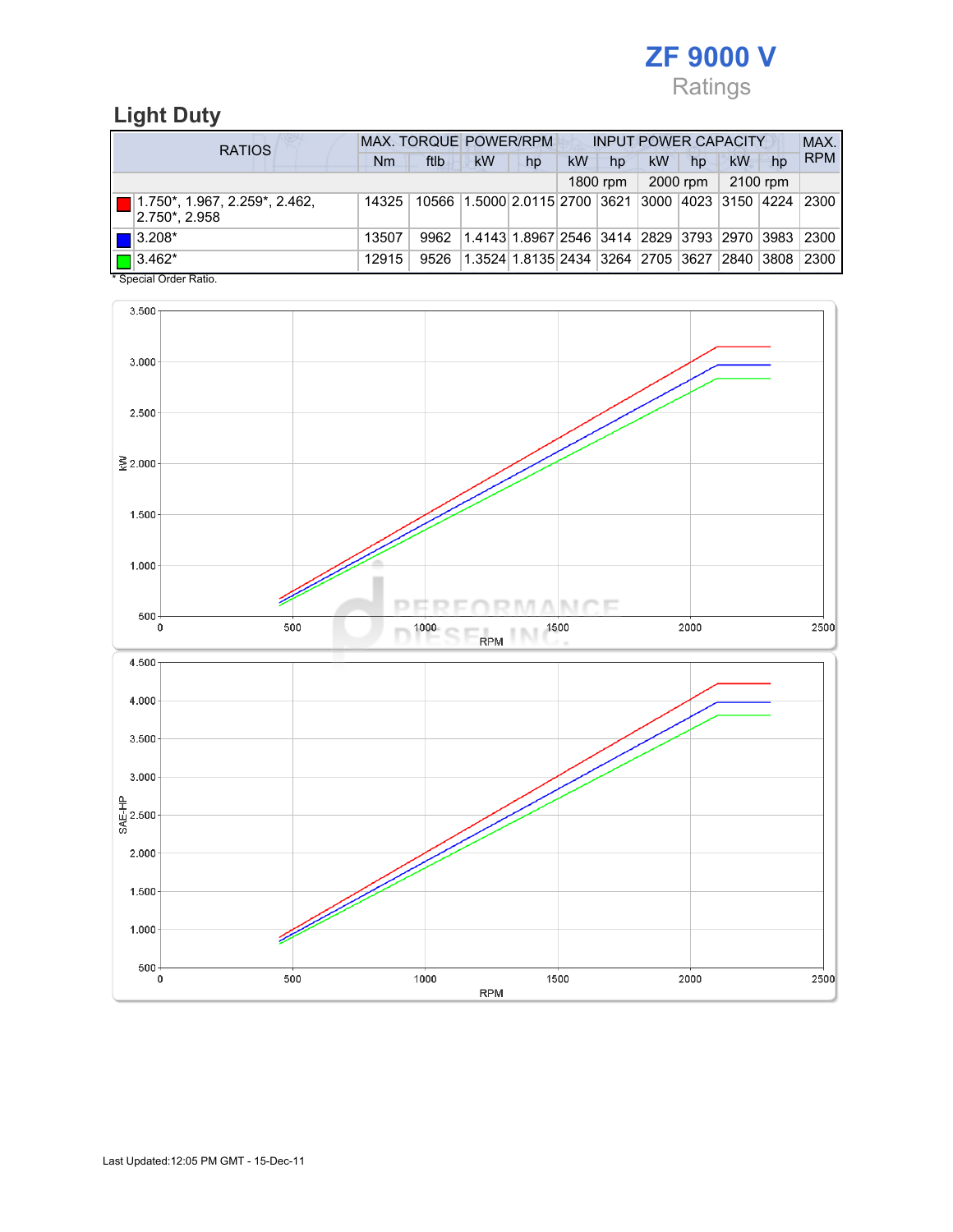

## Medium Duty

| <b>RATIOS</b>                                                     | MAX.<br><b>TORQUE</b> |      |                                                  | POWER/RPM |           |          |    |          | <b>INPUT POWER CAPACITY</b> |          | MAX.<br><b>RPM</b> |
|-------------------------------------------------------------------|-----------------------|------|--------------------------------------------------|-----------|-----------|----------|----|----------|-----------------------------|----------|--------------------|
|                                                                   | Nm                    | ftlb | <b>kW</b>                                        | hp        | <b>kW</b> | hp       | kW | hp       | kW                          | hp       |                    |
|                                                                   |                       |      |                                                  |           |           | 1600 rpm |    | 1800 rpm |                             | 2000 rpm |                    |
| $\blacksquare$ 1.750*, 1.967, 2.259*, 2.462,<br>$ 2.750^* 2.958 $ | 13203                 |      | 9738 1.3825 1.8540 2212 2966 2489 3337 2765 3708 |           |           |          |    |          |                             |          | 2300               |
| $\blacksquare$ 3.208*                                             | 12472                 | 9199 | 1.3060 1.7513 2090 2802 2351 3152 2612 3503 2300 |           |           |          |    |          |                             |          |                    |
| $\Box$ 3.462*                                                     | 11866                 |      | 8752 1.2425 1.6662 1988 2666 2237 2999 2485 3332 |           |           |          |    |          |                             |          | 2300               |

\* Special Order Ratio.

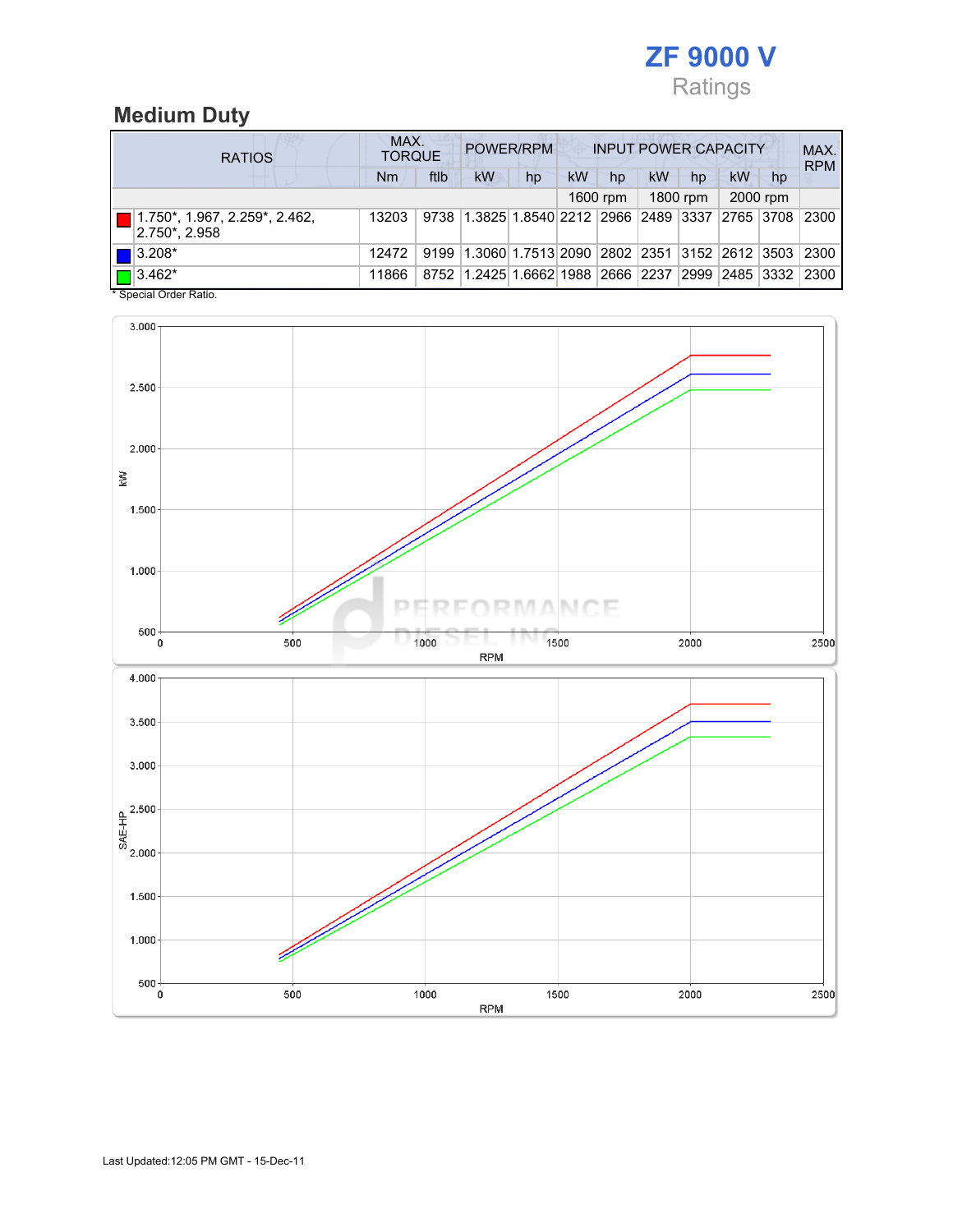

## Continuous Duty

| <b>RATIOS</b> |                                                                    | MAX.<br><b>TORQUE</b> |      |                                                  | POWER/RPM |    |            |    | <b>INPUT POWER CAPACITY</b> |      |          | MAX.<br><b>RPM</b> |
|---------------|--------------------------------------------------------------------|-----------------------|------|--------------------------------------------------|-----------|----|------------|----|-----------------------------|------|----------|--------------------|
|               |                                                                    | <b>Nm</b>             | ftlb | kW                                               | hp        | kW | hp         | kW | hp                          | kW   | hp       |                    |
|               |                                                                    |                       |      |                                                  |           |    | $1200$ rpm |    | 1600 rpm                    |      | 1800 rpm |                    |
|               | $\blacksquare$ 1.750*, 1.967, 2.259*, 2.462,<br>$ 2.750^* , 2.958$ | 11651                 |      | 8593 1.2200 1.6360 1464 1963 1952 2618 2196 2945 |           |    |            |    |                             |      |          | 1800               |
|               | $\blacksquare$ 3.208*                                              | 10983                 | 8101 | 1.1501 1.5422 1380  1851                         |           |    |            |    | 1840   2468   2070   2776   |      |          | 1800               |
|               | $\Box$ 3.462*                                                      | 10505                 | 7748 | 1.1000 1.4751 1320  1770  1760  2360             |           |    |            |    |                             | 1980 | 2655     | 1800               |

\* Special Order Ratio.

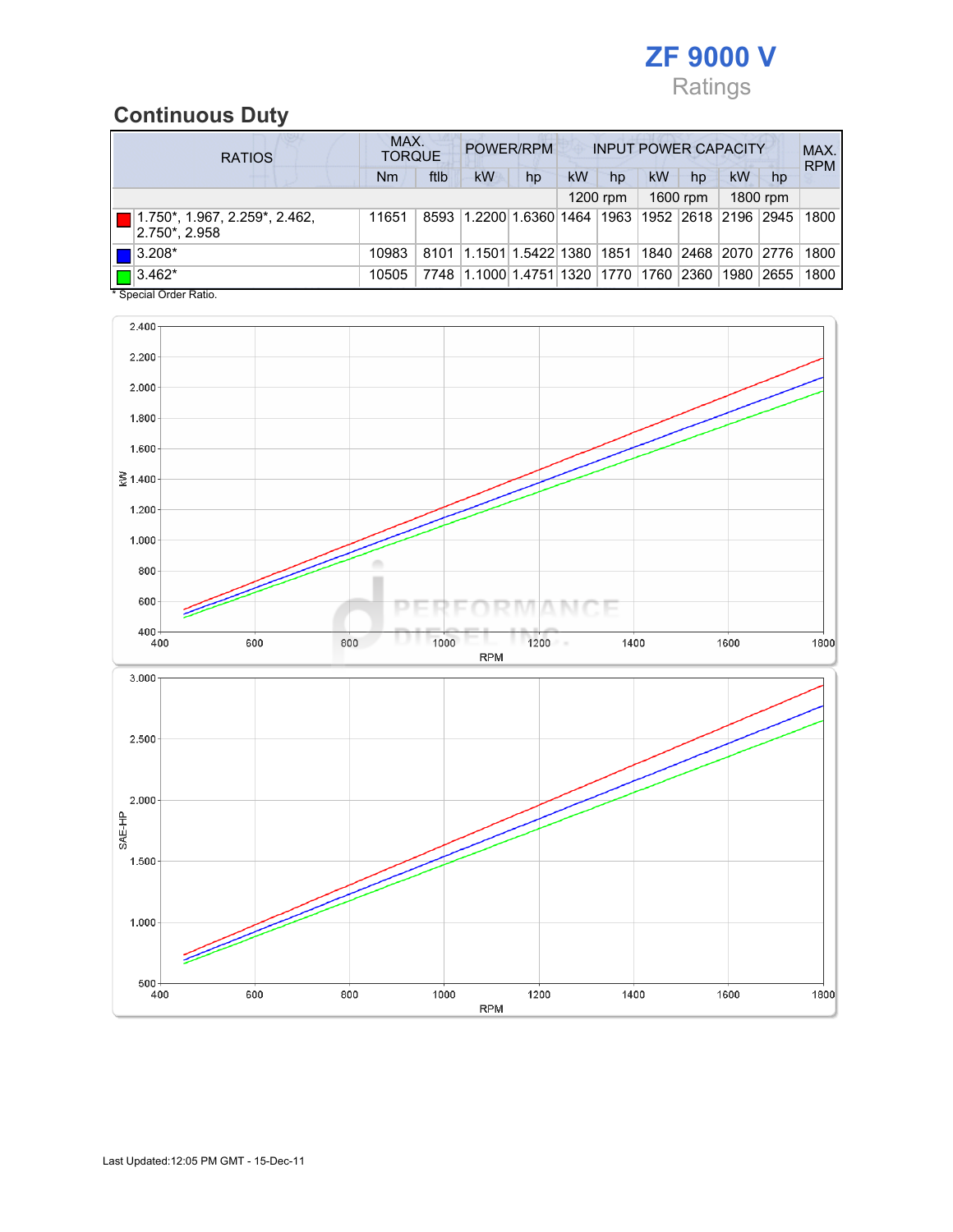## ZF 9000 V **Dimensions**



| Angle          |  | Β٠ | B2 |  | H2 |  |                            |             |                                                                                                                    |  |  |  |
|----------------|--|----|----|--|----|--|----------------------------|-------------|--------------------------------------------------------------------------------------------------------------------|--|--|--|
| 8.0            |  |    |    |  |    |  |                            |             | 475 (18.7) 545 (21.5) 545 (21.5) 340 (13.4) 858 (33.8) 533 (21.0) 615 (24.2) 332 (13.1) 76.0 (3.00) 157 (6.18) 532 |  |  |  |
| Weight kg (lb) |  |    |    |  |    |  | Oil Capacity Litre (US qt) |             |                                                                                                                    |  |  |  |
| 1,400 (3,080)  |  |    |    |  |    |  |                            | 80.0 (84.8) |                                                                                                                    |  |  |  |

#### **Output Coupling Dimensions** ìΕ **NO BA** л

ò ×

|    |       |       |  |                   |  |                                                         | <b>Bolt Holes</b> |      |              |  |
|----|-------|-------|--|-------------------|--|---------------------------------------------------------|-------------------|------|--------------|--|
|    |       |       |  |                   |  |                                                         | No.               |      | Diameter (E) |  |
| mm | in mm | in mm |  | $\ln$ $\text{mm}$ |  |                                                         |                   | mm   |              |  |
|    |       |       |  |                   |  | 350   13.8   310   12.2   220   8.66   35.0   1.38   18 |                   | 24.2 | 0.95         |  |